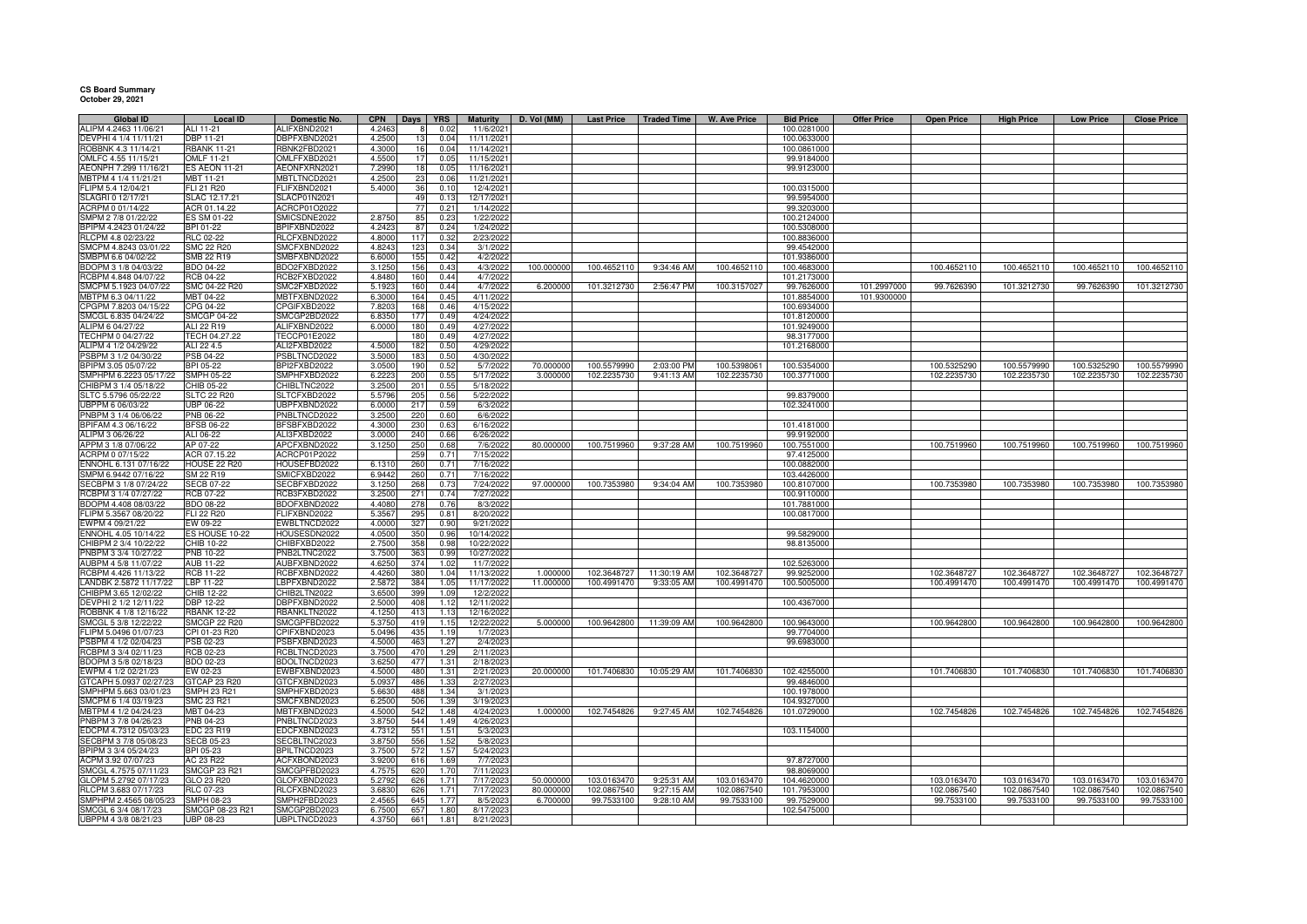| <b>Global ID</b>       | <b>Local ID</b>      | Domestic No.        | <b>CPN</b> | Days | <b>YRS</b> | <b>Maturity</b> | D. Vol (MM) | <b>Last Price</b> | <b>Traded Time</b>     | <b>W. Ave Price</b> | <b>Bid Price</b> | <b>Offer Price</b> | <b>Open Price</b> | <b>High Price</b> | <b>Low Price</b> | <b>Close Price</b> |
|------------------------|----------------------|---------------------|------------|------|------------|-----------------|-------------|-------------------|------------------------|---------------------|------------------|--------------------|-------------------|-------------------|------------------|--------------------|
| MBTPM 3 1/2 09/19/23   | MBT 09-23            | MBTLTNCD2023        | 3.5000     | 690  | 1.89       | 9/19/202        |             |                   |                        |                     |                  |                    |                   |                   |                  |                    |
| RCBPM 3.2 09/30/23     | RCB 09-23            | RCBFXBND2023        | 3.2000     | 701  | 1.92       | 9/30/2023       |             |                   |                        |                     | 101.1145000      | 101.9604000        |                   |                   |                  |                    |
| ALIPM 3.8915 10/07/23  | ALI 23 R22           | ALIFXBND2023        | 3.8915     | 708  | 1.94       | 10/7/2023       |             |                   |                        |                     | 101.7526000      |                    |                   |                   |                  |                    |
| PCORPM 4.5219 10/27/23 | <b>PCOR 23 R21</b>   | PCORFXBD2023        | 4.5219     | 728  | 1.99       | 10/27/2023      |             |                   |                        |                     | 100.4199000      |                    |                   |                   |                  |                    |
| DELMPI 3.484 10/30/23  | DMPI 10-23           | DMPIFXBD2023        | 3.4840     | 731  | 2.00       | 10/30/202       | 10.000000   | 99.4916770        | 9:40:27 AM             | 99.4916770          | 99.4910000       |                    | 99.4916770        | 99.4916770        | 99.4916770       | 99.4916770         |
| SECBPM 4 1/2 11/02/23  | <b>SECB 11-23</b>    | SECB2LTN2023        | 4.5000     | 734  | 2.01       | 11/2/202        |             |                   |                        |                     |                  |                    |                   |                   |                  |                    |
| BDOPM 4 3/8 11/07/23   | BDO 11-23            | BDO2LTNC2023        | 4.3750     | 739  | 2.02       | 11/7/202        |             |                   |                        |                     |                  |                    |                   |                   |                  |                    |
| FLIPM 5.4333 11/08/23  | FLI 23 R20           | FLIFXBND2023        | 5.4333     | 740  | 2.03       | 11/8/2023       |             |                   |                        |                     | 100.1102000      |                    |                   |                   |                  |                    |
| AEONPH 7.695 11/16/23  | <b>ES AEON 11-23</b> | AEONFXRN2023        | 7.6950     | 748  | 2.05       | 11/16/202       |             |                   |                        |                     | 96.2749000       |                    |                   |                   |                  |                    |
| AEVPM 2.8403 11/16/23  | AEV 11-23            | AEV2FXBD2023        | 2.8403     | 748  | 2.05       | 11/16/202       |             |                   |                        |                     | 99.5866000       |                    |                   |                   |                  |                    |
| FLIPM 3.3353 11/18/23  | FLI 11-23            | <b>LI2FXBD2023</b>  | 3.335      | 750  | 2.05       | 11/18/202       |             |                   |                        |                     | 100.8606000      | 101.6594000        |                   |                   |                  |                    |
| AEVPM 4.6188 11/21/23  | <b>AEV 23 R20</b>    | AEVFXBND2023        | 4.618      | 753  | 2.06       | 11/21/202       |             |                   |                        |                     | 100.9548000      |                    |                   |                   |                  |                    |
| EWPM 4 5/8 12/07/23    | EW 12-23             | <b>EWBLTNCD2023</b> | 4.625      | 769  | 2.11       | 12/7/202        |             |                   |                        |                     |                  |                    |                   |                   |                  |                    |
| SMPM 5.159 12/09/23    | SM 23 R21            | SMICFXBD2023        | 5.1590     | 771  | 2.11       | 12/9/202        | 4.00000     | 105.2009959       | 3:01:32 PM             | 105.1222610         | 99.5703000       |                    | 105.0960160       | 105.2009959       | 105.0960160      | 105.2009959        |
| UBPPM 2 3/4 12/09/23   | <b>UBP 12-23</b>     | UBPFXBND2023        | 2.7500     | 771  | 2.11       | 12/9/202        | 37.00000    | 99.6446770        | 3:38:44 PM             | 100.0908784         | 100.3054000      |                    | 100.3050550       | 100.3050550       | 99.6446770       | 99.6446770         |
| VLLPM 8 12/21/23       | <b>VLL 23 R21</b>    | VLLFXBND2023        | 8.0000     | 783  | 2.14       | 12/21/202       |             |                   |                        |                     | 102.1632000      |                    |                   |                   |                  |                    |
| CHIBPM 4.55 01/12/24   | CHIB 01-24           | CHIBLTNC2024        | 4.550      | 805  | 2.20       | 1/12/2024       |             |                   |                        |                     |                  |                    |                   |                   |                  |                    |
| ROBBNK 4 7/8 01/16/24  | <b>RBANK 01-24</b>   | RBANKLTN2024        | 4.875      | 809  | 2.22       | 1/16/2024       |             |                   |                        |                     |                  |                    |                   |                   |                  |                    |
| FDCPM 6.1458 01/24/24  | <b>FDC 24 R21</b>    | FDCFXBND2024        | 6.145      | 817  | 2.24       | 1/24/2024       |             |                   |                        |                     | 101.6074000      |                    |                   |                   |                  |                    |
| APPM 7.5095 01/25/24   | AP 24 R22            | APCFXBND2024        | 7.509      | 818  | 2.24       | 1/25/2024       | 1.60000     | 106.3370490       | 11:12:03 AM            | 106.3370490         | 105.8069000      | 106.3523000        | 106.3370490       | 106.3370490       | 106.3370490      | 106.3370490        |
| TELPM 5.2813 02/06/24  | <b>TEL 24 R21</b>    | TELFXBND2024        | 5.281      | 830  | 2.27       | 2/6/202         |             |                   |                        |                     | 99.5376000       |                    |                   |                   |                  |                    |
| PSBPM 5 02/09/24       | PSB 02-24            | PSBLTNCD2024        | 5.000      | 833  | 2.28       | 2/9/202         |             |                   |                        |                     |                  |                    |                   |                   |                  |                    |
| CHIBPM 2 1/2 02/18/24  | CHIB 02-24           | CHIBFXBD2024        | 2.500      | 842  | 2.31       | 2/18/2024       |             |                   |                        |                     | 99.9999000       |                    |                   |                   |                  |                    |
| CPGPM 4.8467 03/01/24  | CPG 03-24            | CPGIFXBD2024        | 4.846      | 854  | 2.34       | 3/1/202         |             |                   |                        |                     | 99.9912000       |                    |                   |                   |                  |                    |
| SMCPM 5.284 03/01/24   | <b>SMC 24 R22</b>    | SMCFXBND2024        | 5.284      | 854  | 2.34       | 3/1/202         |             |                   |                        |                     | 98.9883000       |                    |                   |                   |                  |                    |
| STIEPM 5.8085 03/23/24 | STIESG 24 R22        | STIGFXBD2024        | 5.8085     | 876  | 2.40       | 3/23/2024       | 0.010000    |                   | 95.2787470 11:09:22 AM | 95.2787470          | 92.9926000       |                    | 95.2787470        | 95.2787470        | 95.2787470       | 95.2787470         |
| MEGPM 5.3535 03/28/24  | MEG 24 R22           | MEGFXBND2024        | 5.353      | 881  | 2.41       | 3/28/2024       |             |                   |                        |                     | 101.9209000      |                    |                   |                   |                  |                    |
| RCBPM 5 1/2 03/28/24   | RCB 03-24            | RCBLTNCD2024        |            | 881  | 2.41       |                 |             |                   |                        |                     |                  |                    |                   |                   |                  |                    |
|                        |                      |                     | 5.5000     | 884  |            | 3/28/2024       |             |                   |                        |                     |                  |                    |                   |                   |                  |                    |
| TOLPM 5 1/2 03/31/24   | <b>MNTC 24 R21</b>   | MNTCFXBD2024        | 5.5000     |      | 2.42       | 3/31/2024       |             |                   |                        |                     | 98.8830000       |                    |                   |                   |                  |                    |
| SMBPM 6 04/02/24       | <b>SMB 24 R21</b>    | SMBFXBND2024        | 6.0000     | 886  | 2.43       | 4/2/2024        |             |                   |                        |                     | 101.3934000      |                    |                   |                   |                  |                    |
| SMPM 3.3613 04/02/24   | SM 04-24             | SMIC2FBD2024        | 3.361      | 886  | 2.43       | 4/2/202         |             |                   |                        |                     | 101.0675000      |                    |                   |                   |                  |                    |
| MBTPM 5 3/8 04/04/24   | MBT 04-24            | MBT2LTNC2024        | 5.375      | 888  | 2.43       | 4/4/202         |             |                   |                        |                     |                  |                    |                   |                   |                  |                    |
| PBC 5 5/8 04/08/24     | <b>PBCOM 04-24</b>   | PBCOMLTN2024        | 5.625      | 892  | 2.44       | 4/8/2024        |             |                   |                        |                     |                  |                    |                   |                   |                  |                    |
| PCORPM 7.8183 04/19/24 | <b>PCOR 24 R22</b>   | PCORFXBD2024        | 7.818      | 903  | 2.47       | 4/19/2024       |             |                   |                        |                     | 99.5949000       |                    |                   |                   |                  |                    |
| SMCGL 7.1783 04/24/24  | SMCGP 04-24 R22      | SMCGP2BD2024        | 7.178      | 908  | 2.49       | 4/24/2024       |             |                   |                        |                     | 102.1145000      |                    |                   |                   |                  |                    |
| SMPHPM 5.1683 05/18/24 | SMPH 05-24 R22       | SMPH2FBD2024        | 5.168      | 932  | 2.55       | 5/18/202        |             |                   |                        |                     | 98.6382000       |                    |                   |                   |                  |                    |
| ACPM 3.026 05/28/24    | AC 05-24             | <b>ACFXBOND2024</b> | 3.026      | 942  | 2.58       | 5/28/202        | 5.700000    | 100.1868380       | 9:35:36 AM             | 100.1868380         | 98.8382000       |                    | 100.1868380       | 100.1868380       | 100.1868380      | 100.1868380        |
| AEVPM 6.0157 06/18/24  | <b>AEV 24 R23</b>    | EVFXBND2024         | 6.015      | 963  | 2.64       | 6/18/2024       | 13,500000   | 106.6054500       | 9:36:32 AM             | 106.6054500         | 101.8656000      |                    | 106.6054500       | 106.6054500       | 106.6054500      | 106.6054500        |
| EDCPM 2.8565 06/25/24  | EDC 06-24 R23        | DCFXBND2024         | 2.85       | 97   | 2.66       | 6/25/202        |             |                   |                        |                     | 100.3953000      |                    |                   |                   |                  |                    |
| MBTPM 3 7/8 07/20/24   | MBT 07-24            | /IBTLTNCD2024       | 3.875      | 995  | 2.72       | 7/20/202        |             |                   |                        |                     |                  |                    |                   |                   |                  |                    |
| DDPM 6.0952 07/21/24   | DD 24 R22            | DDFXBOND2024        | 6.095      | 996  | 2.73       | 7/21/2024       |             |                   |                        |                     | 98.9971000       | 103.7357000        |                   |                   |                  |                    |
| GTCAPH 5 5/8 08/07/24  | GTCAP 24 R21         | GTCFXBND2024        | 5.6250     | 101  | 2.77       | 8/7/2024        |             |                   |                        |                     | 99.0509000       |                    |                   |                   |                  |                    |
| VLLPM 5.7512 08/08/24  | <b>VLL 24 R23</b>    | VLLFXBND2024        | 5.7512     | 101  | 2.78       | 8/8/202         |             |                   |                        |                     | 96.8828000       |                    |                   |                   |                  |                    |
| BACNOT 3.5335 08/20/24 | <b>PHN 24 R23</b>    | PHNFXBND2024        | 3.533      | 1026 | 2.81       | 8/20/2024       |             |                   |                        |                     | 100.0007000      |                    |                   |                   |                  |                    |
| PNBPM 5 3/4 08/27/24   | <b>PNB 08-24</b>     | PNBLTNCD2024        | 5.7500     | 103  | 2.83       | 8/27/2024       |             |                   |                        |                     |                  |                    |                   |                   |                  |                    |
| SMPHPM 5.7417 09/01/24 | <b>SMPH 24 R21</b>   | SMPHFXBD2024        | 5.741      | 103  | 2.84       | 9/1/2024        |             |                   |                        |                     | 99.7171000       |                    |                   |                   |                  |                    |
| DNLPM 2.7885 09/14/24  | DNL 09-24            | DNLFXBND2024        | 2.788      | 105  | 2.88       | 9/14/202        |             |                   |                        |                     | 99.9678000       |                    |                   |                   |                  |                    |
| ALIPM 4.758 09/30/24   | ALI 24 R22           | ALI2FXBD2024        | 4.758      | 106  | 2.92       | 9/30/202        |             |                   |                        |                     | 102.7664000      |                    |                   |                   |                  |                    |
| SMCPM 5.55 10/04/24    | SMC 10-24 R22        | SMC2FXBD2024        | 5.550      | 107  | 2.93       | 10/4/202        |             |                   |                        |                     | 102.8585000      |                    |                   |                   |                  |                    |
| BDOPM 5 3/8 10/12/24   | BDO 10-24            | BDOLTNCD2024        | 5.375      | 1079 | 2.95       | 10/12/202       |             |                   |                        |                     |                  |                    |                   |                   |                  |                    |
| FLIPM 5.6389 12/04/24  | FLI 24 R21           | FLIFXBND2024        | 5.638      | 1132 | 310        | 12/4/202        |             |                   |                        |                     | 101.8162000      |                    |                   |                   |                  |                    |
| SMCGL 6 1/4 12/22/24   | <b>SMCGP 24 R22</b>  | SMCGPFBD2024        | 6.2500     | 1150 | 3.15       | 12/22/2024      | 10.000000   | 102.1425180       | 10:28:37 AM            | 102.1425180         | 105.0940000      |                    | 102.1425180       | 102.1425180       | 102.1425180      | 102.1425180        |
| ALCOPM 6.3517 02/06/25 | ALCO 25 R23          | ALCOFXBD2025        | 6.351      | 1196 | 3.27       | 2/6/202         |             |                   |                        |                     | 99.2763000       |                    |                   |                   |                  |                    |
| ACPM 4.82 02/10/25     | AC 25 R23            | ACFXBOND2025        | 4.8200     | 1200 | 3.29       | 2/10/202        |             |                   |                        |                     | 97.9756000       |                    |                   |                   |                  |                    |
| RLCPM 4.9344 02/23/25  | <b>RLC 02-25</b>     | RLCFXBND2025        | 4.9344     | 1213 | 3.32       | 2/23/202        |             |                   |                        |                     | 99.0453000       |                    |                   |                   |                  |                    |
| SMPHPM 6.0804 03/01/25 | SMPH 03-25 R23       | SMPH2FBD2025        | 6.0804     | 1219 | 3.34       | 3/1/2025        |             |                   |                        |                     | 105.7810000      |                    |                   |                   |                  |                    |
| FBPM 5.05 03/10/25     | <b>SMFB 25 R23</b>   | SMFBFXBD2025        | 5.0500     | 1228 | 3.36       | 3/10/202        |             |                   |                        |                     | 104.0796000      |                    |                   |                   |                  |                    |
| SMCPM 6 5/8 03/19/25   | <b>SMC 25 R23</b>    | <b>SMCFXBND2025</b> | 6.625      | 1237 | 3.39       | 3/19/202        |             |                   |                        |                     | 111.2703000      |                    |                   |                   |                  |                    |
| SECBPM 4 03/23/25      | <b>SECB 03-25</b>    | <b>SECBLTNC2025</b> | 4.0000     | 1241 | 3.40       | 3/23/202        |             |                   |                        |                     |                  |                    |                   |                   |                  |                    |
| SMPHPM 4.8643 03/25/25 | SMPH K 03-25 R23     | SMPH3FBD2025        | 4.8643     | 1243 | 3.40       | 3/25/202        |             |                   |                        |                     | 103.5198000      |                    |                   |                   |                  |                    |
| BDOPM 4 03/27/25       | BDO 03-25            | BDOLTNCD2025        | 4.0000     | 1245 | 3.41       | 3/27/202        |             |                   |                        |                     |                  |                    |                   |                   |                  |                    |
| PNBPM 4 3/8 04/11/25   | PNB 04-25            | NBLTNCD2025         | 4.3750     | 1260 | 3.45       | 4/11/202        |             |                   |                        |                     |                  |                    |                   |                   |                  |                    |
| BPIPM 4 04/25/25       | BPI 04-25            | <b>BPILTNCD2025</b> | 4.0000     | 1274 | 3.49       | 4/25/202        |             |                   |                        |                     |                  |                    |                   |                   |                  |                    |
| ALIPM 3.6262 05/04/25  | ALI 05-25 R23        | ALI4FXBD2025        | 3.626      | 1283 | 3.51       | 5/4/202         | 5.000000    | 100.4140170       | 3:00:59 PM             | 100.4140170         | 99.5957000       |                    | 100.4140170       | 100.4140170       | 100.4140170      | 100.4140170        |
| SLTC 6.4872 05/22/25   | <b>SLTC 25 R22</b>   | LTCFXBD2025         | 6.487      | 1301 | 3.56       | 5/22/202        |             |                   |                        |                     | 101.5475000      |                    |                   |                   |                  |                    |
| SECBPM 4 06/17/25      | <b>SECB 06-25</b>    | ECB2LTN2025         | 4.0000     | 1327 | 3.63       | 6/17/202        |             |                   |                        |                     |                  |                    |                   |                   |                  |                    |
|                        | <b>VLL 25 R22</b>    |                     |            |      |            |                 | 30.000000   |                   |                        | 101.1413850         | 101.1422000      |                    |                   | 101.1413850       | 101.1413850      |                    |
| VLLPM 5.6992 06/18/25  |                      | VLL2FXBD2025        | 5.699      | 1328 | 3.64       | 6/18/202        |             | 101.1413850       | 9:31:40 AM             |                     |                  | 111.6910000        | 101.1413850       |                   |                  | 101.1413850        |
| TOLPM 6.6407 07/04/25  | <b>NLEX 25 R23</b>   | NLEXFXBD2025        | 6.640      | 1344 | 3.68       | 7/4/202         |             |                   |                        |                     | 111.3245000      |                    |                   |                   |                  |                    |
| APPM 3.935 07/06/25    | AP 25 R23            | APCFXBND2025        | 3.935      | 1346 | 3.69       | 7/6/202         |             |                   |                        |                     | 99.7777000       |                    |                   |                   |                  |                    |
| ENNOHL 6.8666 07/16/25 | <b>HOUSE 25 R22</b>  | HOUSEFBD2025        | 6.866      | 1356 | 3.71       | 7/16/202        |             |                   |                        |                     | 101.1966000      |                    |                   |                   |                  |                    |
| RLCPM 3.8 07/17/25     | <b>RLC 07-25</b>     | RLC2FXBD2025        | 3.800      | 1357 | 3.72       | 7/17/202        |             |                   |                        |                     | 99.9957000       |                    |                   |                   |                  |                    |
| SECBPM 4 08/05/25      | <b>SECB 08-25</b>    | SECB3LTN2025        | 4.000      | 1376 | 3.77       | 8/5/202         |             |                   |                        |                     |                  |                    |                   |                   |                  |                    |
| AEVPM 3.2977 08/09/25  | AEV 08-25 R23        | AEV2FXBD2025        | 3.297      | 1380 | 3.78       | 8/9/202         |             |                   |                        |                     | 99.2883000       |                    |                   |                   |                  |                    |
| FLIPM 5.7139 08/20/25  | FLI 25 R22           | FLIFXBND2025        | 5.713      | 139  | 3.81       | 8/20/202        |             |                   |                        |                     | 99.0326000       |                    |                   |                   |                  |                    |
| BANKCM 4 1/2 09/17/25  | <b>BOC 09-25</b>     | BOCLTNCD2025        | 4.500      | 1419 | 3.89       | 9/17/202        |             |                   |                        |                     |                  |                    |                   |                   |                  |                    |